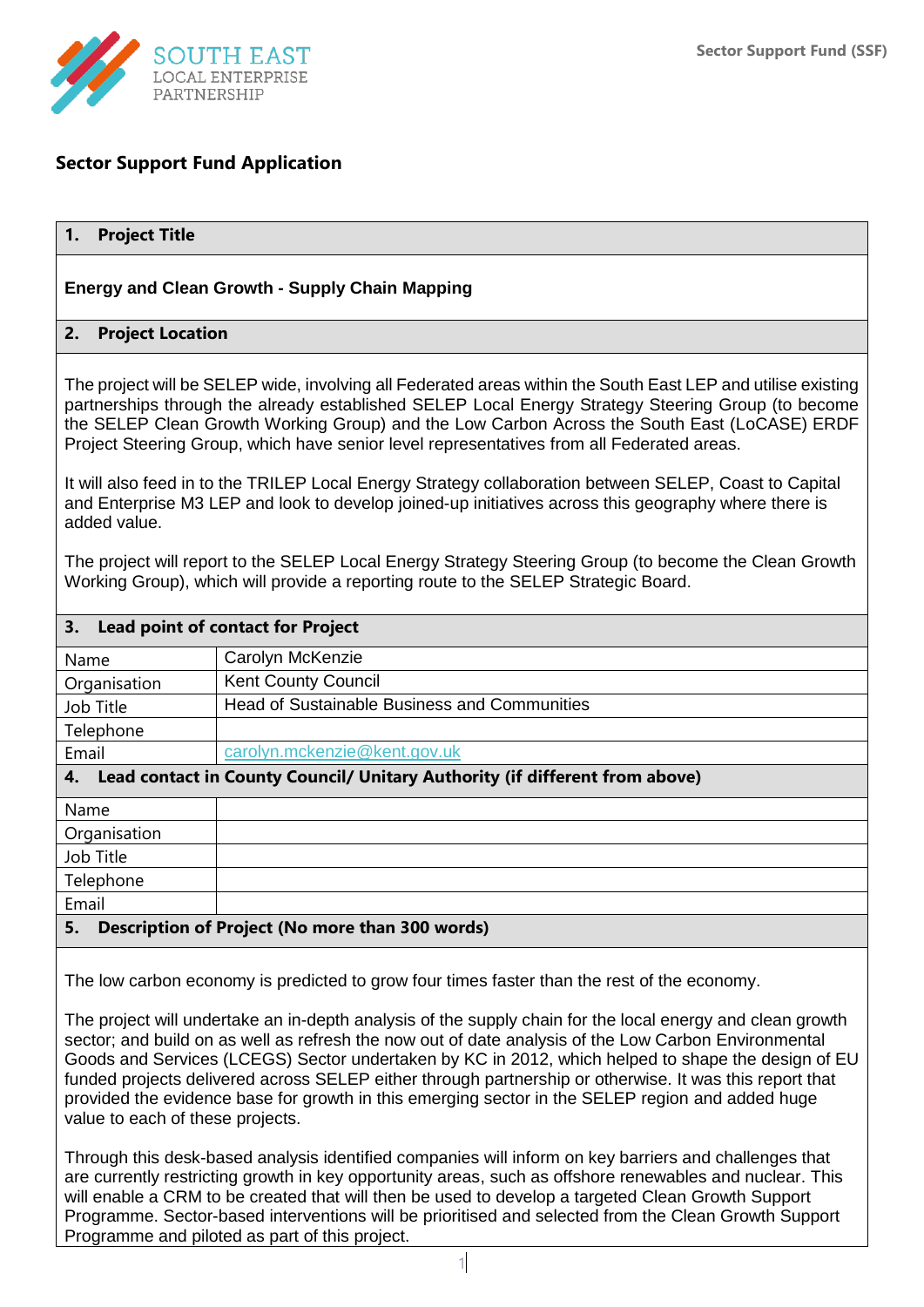

The project, through the analysis and creation of the CRM will provide a SELEP wide assessment of opportunities within this emerging sector and will be able to identify who is buying what; who are the Commissioners; the market; the capabilities; what can already be supplied by SELEP businesses and the gaps (i.e. companies either do not exist or can diversify but need support).

## **6. Federated Board endorsement**

The project is working to get endorsement from all Federated Boards.

The project was endorsed by KMEP on 25<sup>th</sup> June 2019.

### **7. Project links to SELEP Strategic Economic Plan**

The project will contribute to the delivery of the adopted *SELEP Strategic Economic Statement Priority 1: Creating Ideas and Enterprise.* It will enable a pragmatic evidence led approach to identifying and exploiting the opportunities from the energy and low carbon and environmental goods and services (LCEGS) sectors - key to delivering towards the *Industrial Strategy's Decarbonisation Grand Challenge* and work towards creating the right conditions for growth and productivity in what is a rapidly evolving sector.

It will contribute towards Priority 1 Priorities for the Future: Encouraging those businesses with the capacity for innovation and growth to scale up; and increasing the adoption of new technologies and processes.

It will focus on providing the evidence and intelligence base to prioritise sub sections of the energy and LCEGS sectors that provide most potential for the SELEP region, by working closely with business through populating the CRM to identify the most appropriate and value for money business support interventions. The analysis will focus on potential for new business but also where existing businesses have opportunities to diversify or expand existing services, thus supporting scale up across the region.

The project will also contribute to the delivery of the *South2East Local Energy Strategy*, which is a delivery mechanism for *Priority 3: Accelerating Infrastructure*, specifically helping to develop new approaches to ensuring energy provision.

The evidence base that results from this project will evolve in parallel with the SELEP Local Industrial Strategy, and can be used to directly inform and prioritise local energy and clean growth opportunities.

### **8. Total value (£s) of SSF sought (net of VAT)**

£129,500

### **9. Total value (£s) of project (net of VAT)**

£185,000

### **10. Total value (£) of match funding (net of VAT)**

£55,500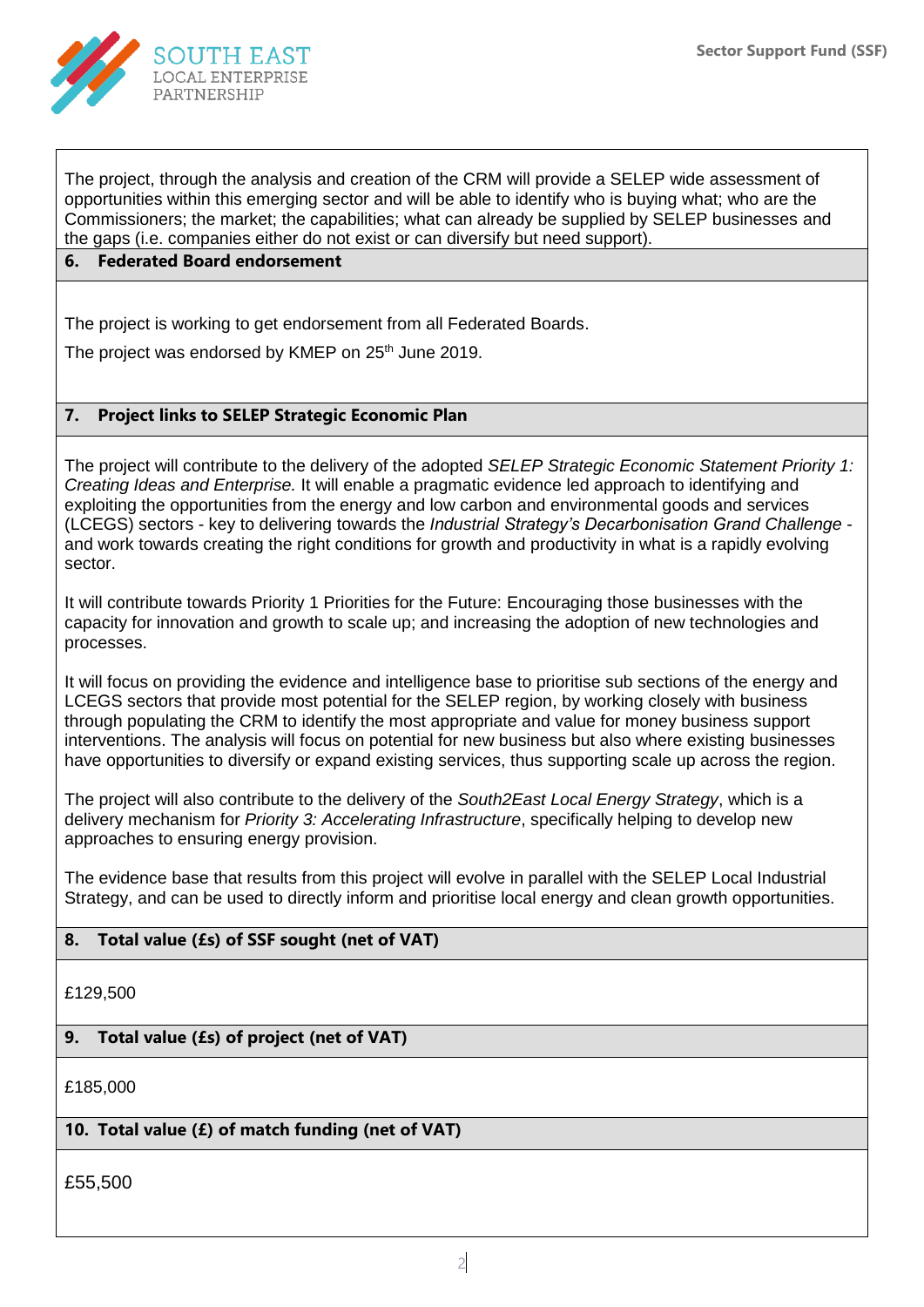

### **11. Funding breakdown (£s)**

| <b>Source</b>                                                                  | 2018/19 | 2019/20  | 2020/21 | <b>Total</b> |  |
|--------------------------------------------------------------------------------|---------|----------|---------|--------------|--|
| <b>SSF</b>                                                                     |         | £80,000  | £49,500 | £129,500     |  |
| Other sources of funding (please list below, add additional rows if necessary) |         |          |         |              |  |
| <b>Public Sector Match</b>                                                     |         | £45,000  | £10,500 | £55,500      |  |
| <b>Total Project Cost</b>                                                      |         | £125,000 | £60,000 | £185,000     |  |
| 12. Betails of motols from dinner                                              |         |          |         |              |  |

## **12. Details of match funding**

Public Sector Match Funding will come in the form of an in-kind contribution of staff time from partner organisations across SELEP and also a small amount of cash funding through LOCASE to support the interventions.

## **13. Expected project start and completion dates**

The project start date 1<sup>st</sup> October 2019 with completion by 30<sup>th</sup> September 2020

#### **14. Key Milestones**

| <b>Key Milestones</b>                              | <b>Description</b>                                                                                                                                                                                                                                                                                                                                                                                                                                                | <b>Indicative Date</b>      |
|----------------------------------------------------|-------------------------------------------------------------------------------------------------------------------------------------------------------------------------------------------------------------------------------------------------------------------------------------------------------------------------------------------------------------------------------------------------------------------------------------------------------------------|-----------------------------|
| Supply Chain Analysis Report<br>Completed          | Undertake an energy and clean<br>growth supply chain analysis<br>initially based on the project<br>models in the South2East Local<br><b>Energy Strategy and Action</b><br>Plan; and the priority LCEGS<br>sectors highlighted through the<br>LOCASE project and other<br>stakeholder engagement.                                                                                                                                                                  | October 2019 - January 2020 |
| Development and Population of<br><b>CRM System</b> | Develop and populate a SELEP<br>level CRM to capture company<br>level information e.g. sectors<br>classifications, competencies,<br>skills and opportunities like that<br>being developed for the offshore<br>wind supply chain in Kent, with<br>the ability to link directly to<br>match making B2B platforms, to<br>encourage B2B collaborations<br>as well as research and<br>innovation partnerships with<br>universities and other research<br>institutions. | October 2019 - May 2020     |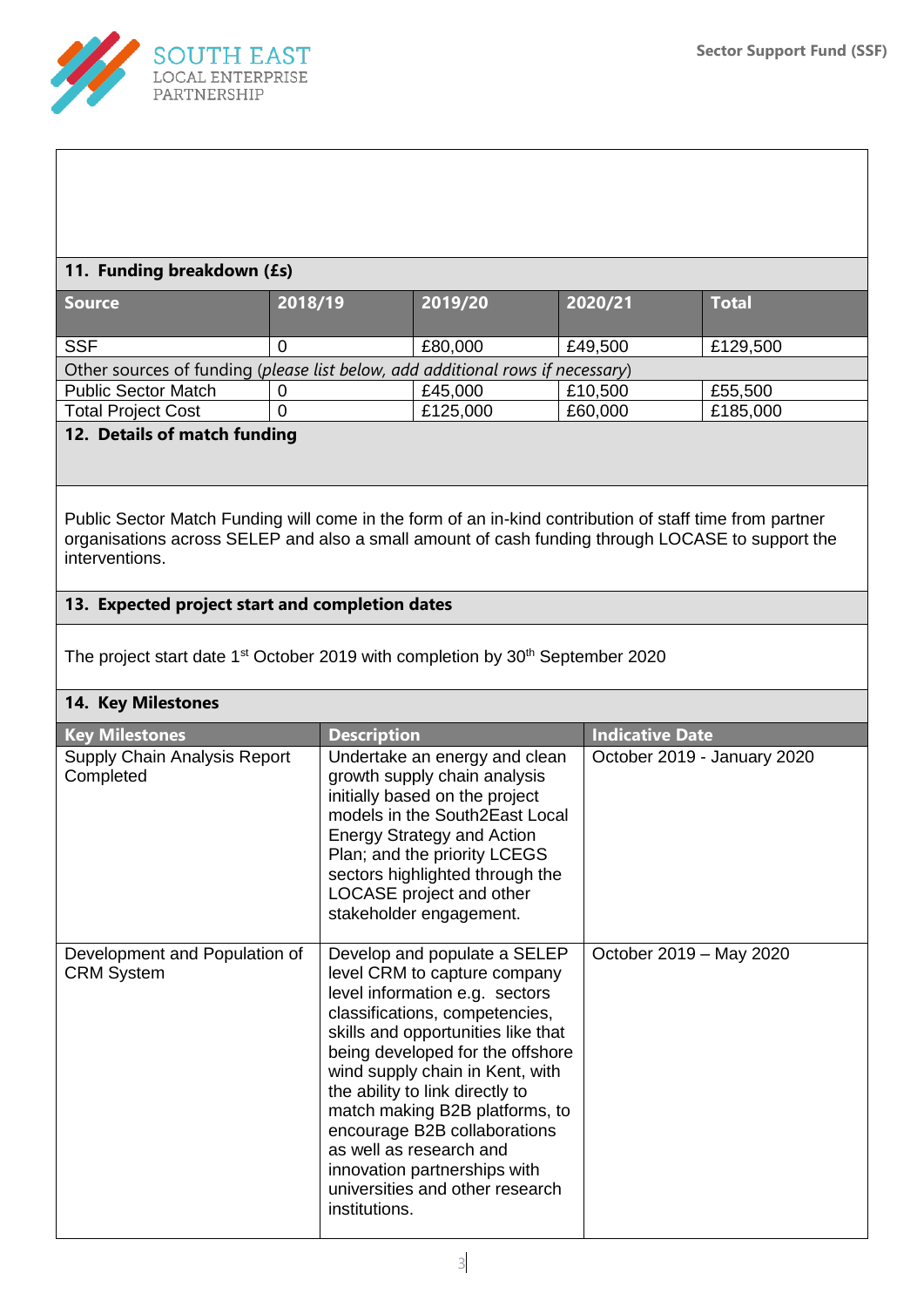

| Clean Growth Programme<br>Development                                                                                                                                         | Refine and pilot interventions for<br>specific supply chains where<br>key barriers and challenges<br>restrict growth within the LCEGS<br>sector with the aim of                                                                                                               | March 2020 - September 2020                                                                                                                                                                                                                                                                                                                                                                                                                                                                                                                                   |  |  |  |  |  |
|-------------------------------------------------------------------------------------------------------------------------------------------------------------------------------|-------------------------------------------------------------------------------------------------------------------------------------------------------------------------------------------------------------------------------------------------------------------------------|---------------------------------------------------------------------------------------------------------------------------------------------------------------------------------------------------------------------------------------------------------------------------------------------------------------------------------------------------------------------------------------------------------------------------------------------------------------------------------------------------------------------------------------------------------------|--|--|--|--|--|
|                                                                                                                                                                               | developing collaboration with<br>other SMEs and larger buyers to<br>overcome these barriers.                                                                                                                                                                                  |                                                                                                                                                                                                                                                                                                                                                                                                                                                                                                                                                               |  |  |  |  |  |
|                                                                                                                                                                               | Evaluation of intervention<br>measures through recording the<br>number of improved or new<br>innovation support measures<br>launched for businesses and<br>academia involved in LEP-wide<br>research projects, and<br>businesses adopting or informed<br>about new solutions. |                                                                                                                                                                                                                                                                                                                                                                                                                                                                                                                                                               |  |  |  |  |  |
| 15. Benefits created by 2021 (list benefits with number/amount and cash value if applicable)                                                                                  |                                                                                                                                                                                                                                                                               |                                                                                                                                                                                                                                                                                                                                                                                                                                                                                                                                                               |  |  |  |  |  |
| <b>Type of Benefit</b><br><b>Companies Added to CRM</b><br><b>Companies Increasing GVA</b>                                                                                    | <b>Number of benefits created</b><br>6,000<br>600                                                                                                                                                                                                                             | Cash value of benefit (£)<br>It is not possible to identify a cash<br>value but slow LCEGS sector<br>growth is a very significant drag<br>factor on the UK economy. The<br><b>LCEGS</b> sector offers potentially<br>immense benefits in terms of<br>wealth and job creation with the<br>right interventions.<br>Also, the data collected on each<br>company will be able to inform the<br><b>Local Industrial Strategy</b><br>Based on average increases<br>evidenced on LoCASE and other<br>EU funded projects £4k per SME<br>can be achieved through pilot |  |  |  |  |  |
| <b>Jobs Created</b>                                                                                                                                                           | 100                                                                                                                                                                                                                                                                           | interventions. $600 \times 4000 =$<br>£2,400,000<br>SELEP average earnings (annual)                                                                                                                                                                                                                                                                                                                                                                                                                                                                           |  |  |  |  |  |
|                                                                                                                                                                               |                                                                                                                                                                                                                                                                               | £31,046 x 100 people into these<br>$iobs = £3,104,600$                                                                                                                                                                                                                                                                                                                                                                                                                                                                                                        |  |  |  |  |  |
| Increased strategic co-operation<br>synergies and cost saving by<br>avoiding individual public<br>sector bodies carrying out the<br>same work on LCEGS sector<br>development. | 5 Local Authorities in SELEP<br>will benefit from access to an<br>innovative initiative that<br>otherwise they would have had<br>to commission, and put their<br>own staff resource into.                                                                                     | Taking the overall cost of the<br>project and multiplying this by<br>the number of local authorities in<br>the SELEP area this has the<br>potential to save up to<br>£925,000 in duplicated work<br>$5$ LAs x £185,000 = £925,000                                                                                                                                                                                                                                                                                                                             |  |  |  |  |  |
|                                                                                                                                                                               |                                                                                                                                                                                                                                                                               |                                                                                                                                                                                                                                                                                                                                                                                                                                                                                                                                                               |  |  |  |  |  |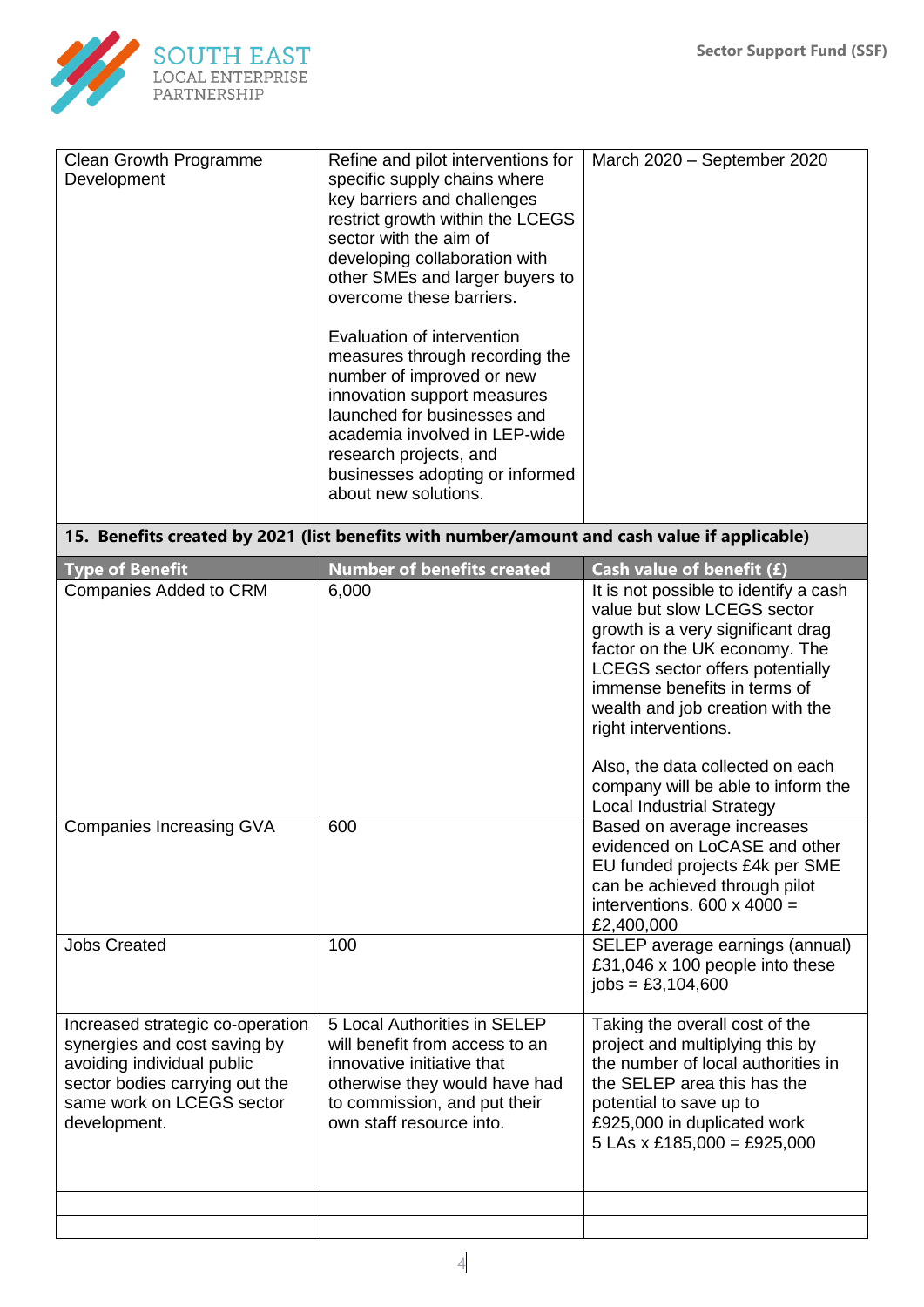

# **16. Value for Money – Benefit/Cost Ratio**

*Please insert your Benefit/Cost Ratio (i.e total value of benefits divided by total costs). Please indicate how you have quantified your benefits and over what period those benefits are expected to realised*

The funding sought from SSF will support a research, development and financial planning exercise that will be used to accelerate growth in the LCEGS sector and which can be used by SELEP and all SELEP Local authorities. A direct and quantifiable benefit, therefore, is the costs saved/avoided by SELEP local authorities having access to the project's work. Other direct and quantifiable benefits include the increase in GVA of 600 SMEs and well as the creation of 100 jobs. Taking these benefits together we have calculated the value of this benefit to be 35 times the value of the project i.e. a 35:1 BCR.

Establishing and demonstrating a direct and quantified benefit/cost ratio related to the project focus of undertaking an analysis of the LCEGS sector, creation of a CRM and development of a Clean Growth Programme will be realised as the pilot interventions are delivered rather than during the project lifetime. We obviously cannot give these projected benefits now but will be able to share the impacts in the project findings. However there are some quantifiable future benefits at this stage:

- 1. In securing SSF funding we are seeking to match this in line with SSF requirements, drawing in funding to the region which would not have previously been available. To be clear this funding will be used to deliver activity and outputs from SELEP based SMEs.
- 2. The project will feed into the work of the LoCASE project which with ERDF support plans to support SMEs and innovation in the LCEGS supply chain.

These benefits have been quantified using proven data gathered on successful delivery of business support programmes delivered to date, and are extremely conservative. The Regeneris Report stated that there were over 6,000 LCEGS firms employing 113,000 people within the LCEGS sector in the South East. It is felt that of these 600 SMEs could be actively engaged in the developing Clean Growth Programme to increase their GVA which will in turn assist them to create jobs.

### **17. Value for Money – Other Considerations**

*Please detail benefits that cannot be quantified or cannot be quantified without lengthy or expensive analysis. This narrative should include details on why the benefit can't be quantified. If your BCR does not meet the standard 2:1 – please use this section to set out why the investment should be considered*

In addition to the benefit ratios described above, there are a range of other benefits that are, at this stage, difficult to quantify:

- By implementing more comprehensive mapping of the LCEGS sector underpinned by more accessible finance, we can expose the supply chain market of larger private sector organisations, which also opens up competition for different sizes and types of SMEs. We can drive greater investment in the quality and sustainability of low carbon products at a local level which will in turn grow the LCEGS sector.
- This project will be aligned to the priority low carbon sectors as set out in the LEP Skills Strategy. These are all facing skills shortages and represent lost productivity to the SELEP area. Many offer higher than average earnings and therefore supporting individuals into these jobs will improve productivity and earnings across the LEP area.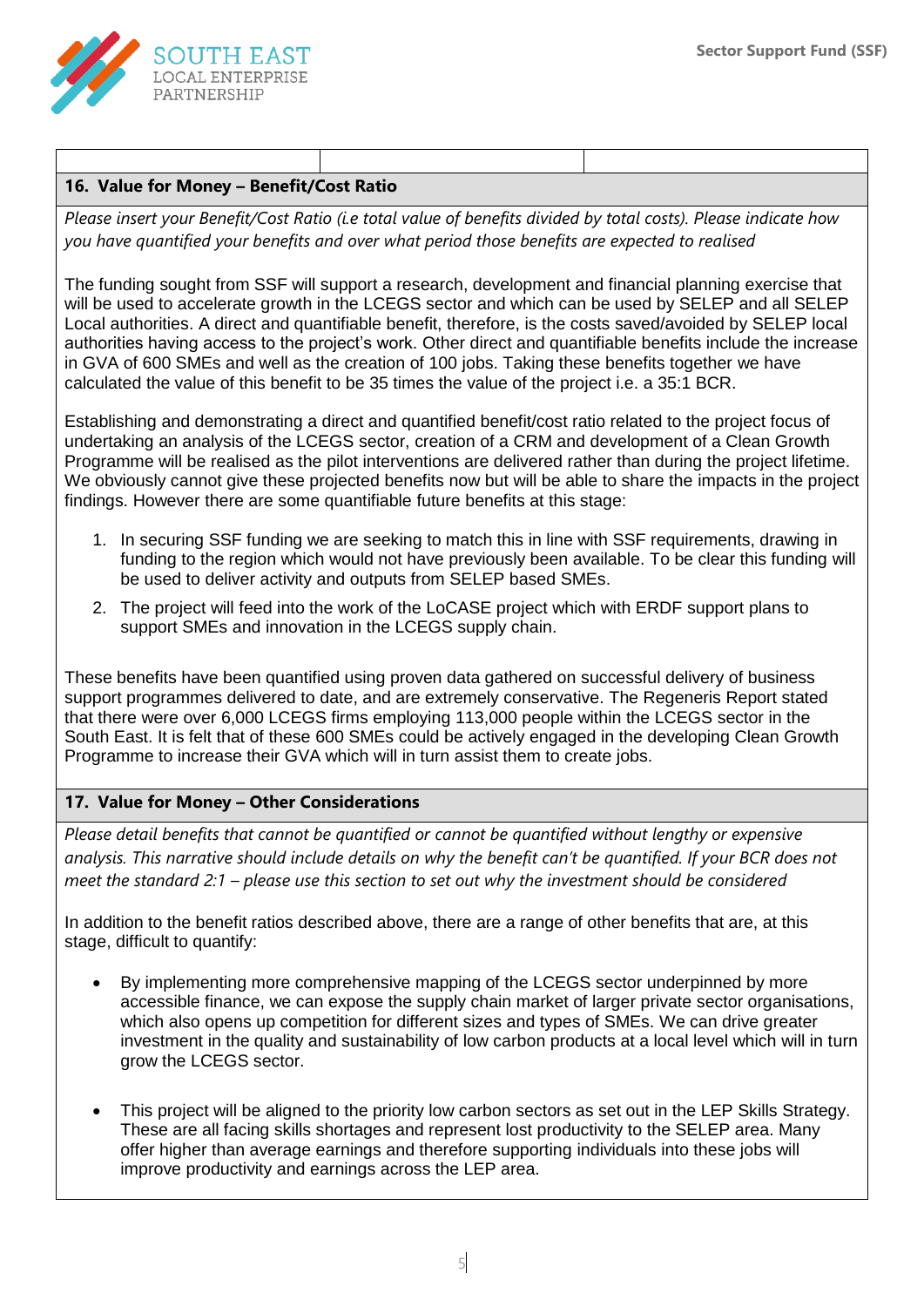

- This project aims to unlock one of the biggest barriers and bottlenecks to skills training and jobs growth. This stifles productivity and growth locally. It will serve as a pilot and test case which would have national application and as such would clearly offer even greater value for money.
- Over the longer term, SELEP's allocation of EU funding (short term) and UK Shared Prosperity Funding can build upon any learning from this project to continue focus on low carbon product development, skills gap mapping and recruitment.

### **18. Dependencies and Risks**

*Please detail any scheme dependencies, risks and delivery constraints which may impact on the delivery of the project and or the benefits achieved through SSF investment in the Project*

The commissioning of third-party contractors to undertake the supply chain analysis is a risk as the SELEP area is quite large geographically and very diverse in the makeup of SME competencies across various supply chains. This will be negated by ensuring that experts that are commissioned are knowledgeable and have experience of working within the LCEGS sector.

Another risk to the project is the development of the CRM as based on previous experience this can be difficult to ensure suppliers are able to deliver what is required on time and to budget. To overcome this it will be ensured that a clear ITT is issued with set milestones to check on progress at regular intervals.

### **19. State Aid Implications**

Kent County Council as Accountable Body are acting in their capacity to support sustainable economic growth and the specific project management and accountable body activity is non-economic as we are not offering goods and services onto the market through the project and the funding simply washes through the Council as Accountable Body. For this reason we have concluded that there can be no unlawful State Aid to the Council as the Council is not acting as an "undertaking" a result of the project.

All consultancy services related to the project will either be provided by contractors already procured under existing Framework Agreements for provision of consultancy services, or will be procured following KCC's procurement policy in line with Public Contracts Regulations.

This project therefore does not fall within the broader remit of State Aid Regulations, and offers no advantage, financial or otherwise, to specific companies within the development sector.

# **20. Contracting Body**

Kent County Council will be the Accountable Body

### **21. Project Governance Structure**

*Please explain the project governance structure (ideally as a diagram with accompanying text), including the Project Manager, Senior Responsible Officer.*